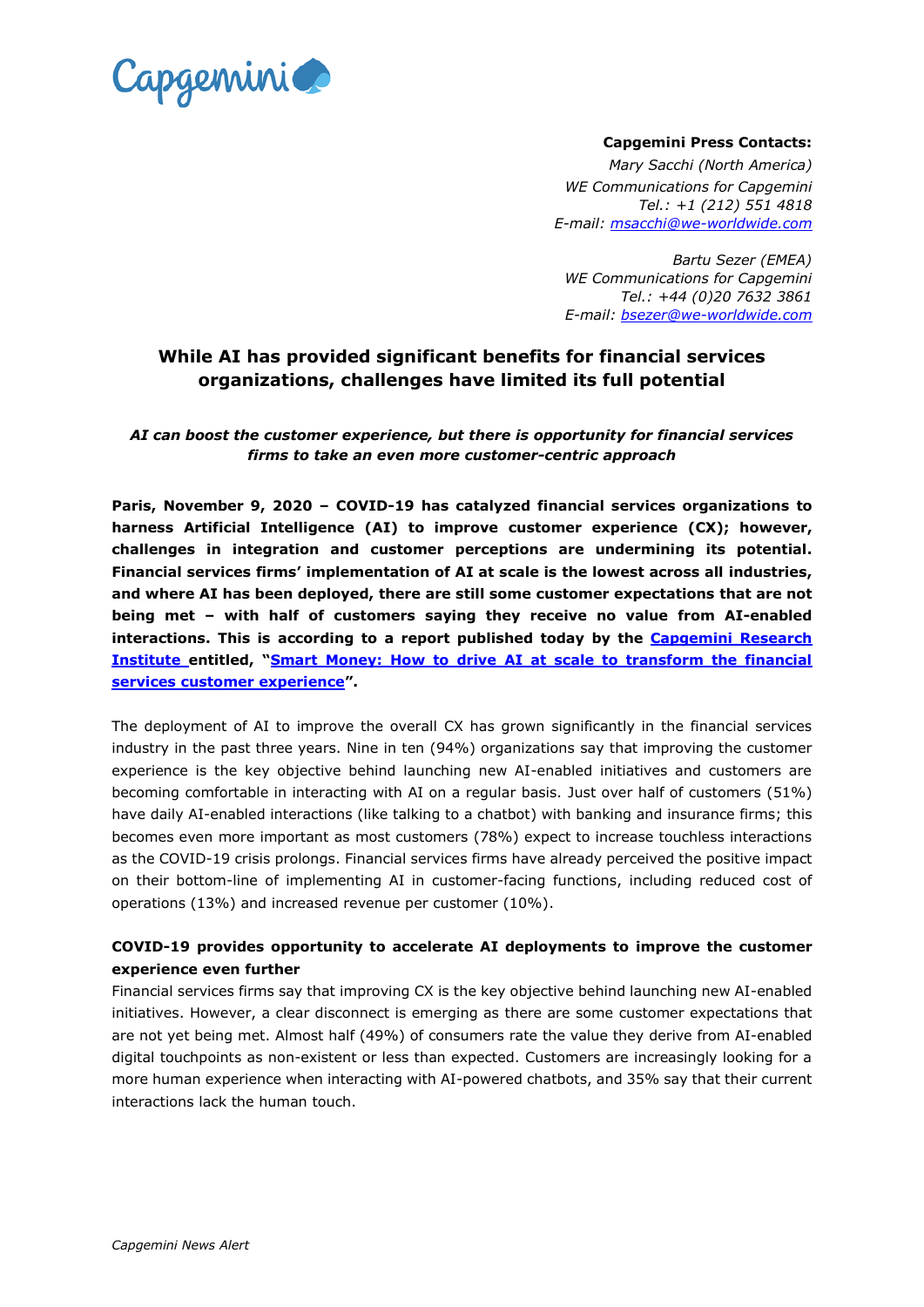

COVID-19-driven changes in customer behaviors offer a unique opportunity for banks and insurers to accelerate AI deployment. Customer interactions with AI are directly or indirectly spread over multiple channels throughout the financial services value chain.

- A majority (78%) of consumers expect to use touchless interactions more, through voice assistants, facial recognition or apps – compared to just 61% pre COVID-19.
- Close to half (45%) of customers will increase their use of contactless payments during the pandemic.
- COVID-19 is also prompting a major behavior shift by older consumers as contactless payments adoption has grown by 37% in the 61–65-year age group, and a 33% increase with those over 66.

# **Ability to scale AI is a challenge for traditional Financial Services organizations, but not for FinTechs**

While the organizational benefits that banks and insurers can realize by using AI in better engaging with their customers are the highest across industry sectors, financial services firms have the lowest scaled implementation across all industries. Only 5% of banks and 6% of insurers have been able to deploy AI at scale across several touchpoint functions. The biggest challenge is leadership and organizational resistance driven by anxieties about the need for new skills and job loss fears (reported by 52% of banking and 53% of insurance). Difficulty in identifying the right use cases to scale, long gestation periods for implementation and lack of trust for high-priced interactions also are barriers for adoption.

While traditional players are struggling with AI implementation at scale, it is a different scenario for new-age players like FinTechs. Not bound by the same challenges as traditional legacy financial services firms, FinTechs are succeeding in delivering superior value to customers by using AI-driven solutions to make financial services tasks more efficient and customers interactions friendlier.

### **Benefits of AI deployments to organizations are clear**

Even with the lower rate of AI implementation compared to other industries, financial services firms have realized significant benefits. They have reduced their cost of operations by 13% and have increased revenue per customer by 10% after deploying AI in customer-facing functions. AI has also helped deliver improvements in customer satisfaction. Banks and insurers have witnessed greater customer engagement with brands from deploying customer AI. Around one in five industry firms (25% for banks and 19% for insurers) have seen a 20–40% increase in customer engagement.

*"Financial services firms have much to gain from implementing AI in their customer interactions, and they have an opportunity to embrace AI to reimagine the customer experience journey, but there are steps to be taken before the benefits are fully realized for businesses and consumers alike,"*  said Anirban Bose, CEO of Capgemini's Financial Services and Group Executive Board member. *"Organizations need to focus on educating their customers and staff on what AI can do for them. It will take both investment and consumer trust to make the most of this powerful technology. To deliver the right AI-powered experience centered around the consumer, banking and insurance firms must ensure they have senior leadership roles in charge of internal and external AI adoption and acceleration."*

#### **Report methodology**

The AI in Customer Experience for Financial Services report has been created from customer and executive surveys. In April and May 2020, Capgemini surveyed 5,300 customers across 12 countries and 318 business leaders from large financial services organizations with at least \$1 billion in 2019